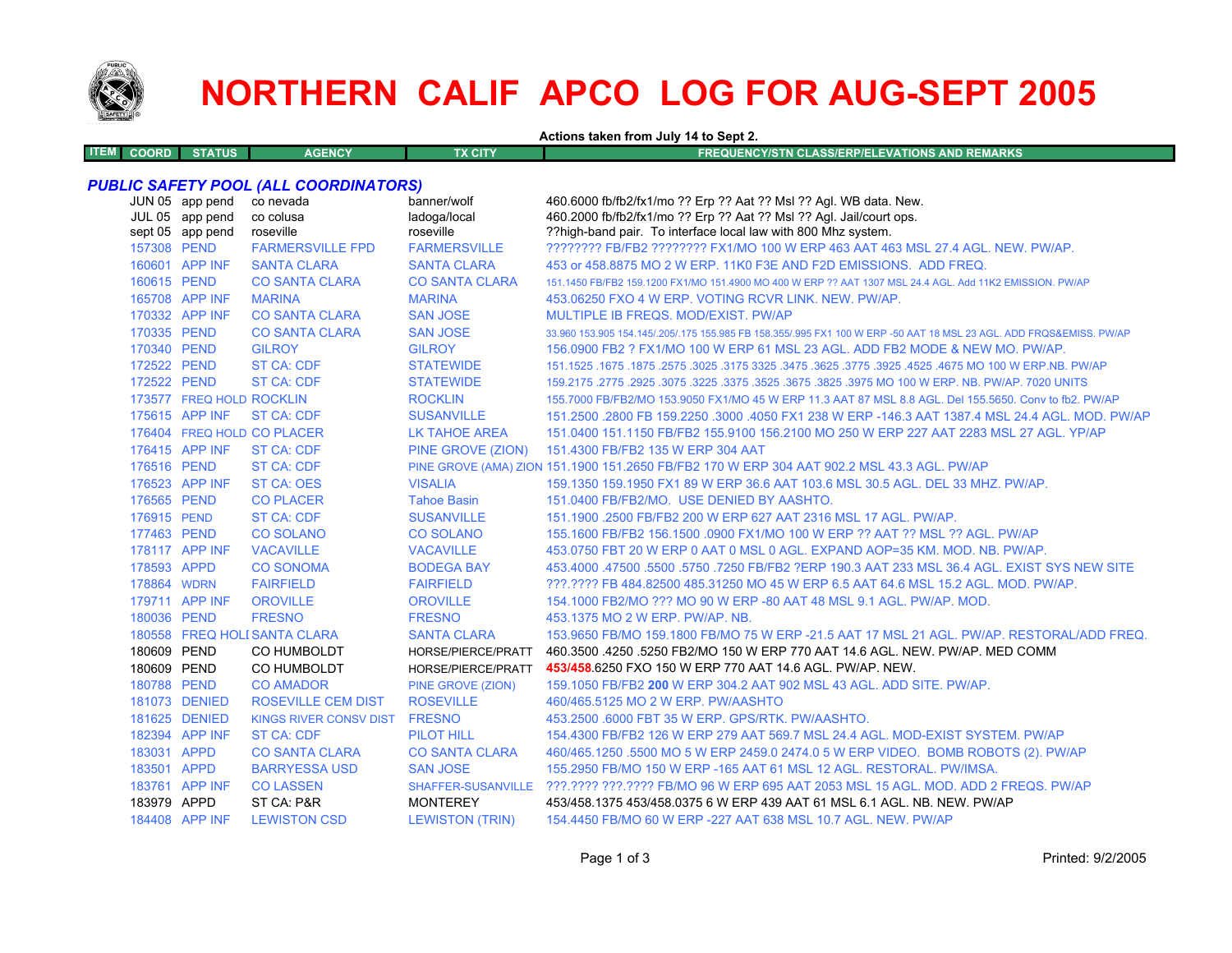|                             |                 |                                |                                   | Actions taken from July 14 to Sept 2.                                                                                                                     |  |
|-----------------------------|-----------------|--------------------------------|-----------------------------------|-----------------------------------------------------------------------------------------------------------------------------------------------------------|--|
| <b>ITEM</b><br><b>COORD</b> | <b>STATUS</b>   | <b>AGENCY</b>                  | <b>TX CITY</b>                    | <b>FREQUENCY/STN CLASS/ERP/ELEVATIONS AND REMARKS</b>                                                                                                     |  |
| 184483 PEND                 |                 | <b>ST CA: DOT</b>              |                                   | DELTA (SUGARLOAF) 460/465.5125 FXO 6 W ERP 47.0200 .0800 .1000 FB 79 W ERP 406 AAT 1201.5 AAT 29.6 AGL. NEW. PW/AP                                        |  |
|                             | 184918 DENIED   | E CONTRA COSTA TA              | <b>KRAGOR PK</b>                  | 453.7500 FB2/MO 25 W ERP 400.8 AAT 577 MSL 24 AGL, PW/AASHTO                                                                                              |  |
| 185006 APPD                 |                 | <b>VISALIA</b>                 | <b>VISALIA</b>                    | 453. 9875 FXO/FXOT 2 W ERP 21 AAT 102 MSL 7.0 AGL. NB. PW/AP                                                                                              |  |
|                             | 185048 APP INF  | <b>LINCOLN</b>                 | <b>LINCOLN</b>                    | 458.9125 FXO/FXOT 2 W ERP ?? AAT 36.6 MSL 7.0 AGL. PW/AP.                                                                                                 |  |
| 185063 APPD                 |                 | ST CA: DOT                     | <b>OAKLAND</b>                    | 453.9500 FB/FB2/FX1 56 W EERP -57.9 AAT 9.1 MSL 73.8 AGL (BLDG). MOD TO EXIST. PW/AP                                                                      |  |
| 185064 PEND                 |                 | <b>MERCED</b>                  | <b>MERCED</b>                     | 155.9550 FB2 159.0000 FX1/MO 80 W ERP 19.8 AAT 53 MSL 29.9 AGL. ADD STN, NEW INPUT. PW/AP                                                                 |  |
|                             | 185095 APP INF  | <b>ST CA: CDF</b>              | <b>SN JOSE-COPERNICUS</b>         | 151.2650 .4450 FB/FB2 214 W ERP 669.6 AAT 1333.2 MSL 19.8 AGL. MODS, PW/AP.                                                                               |  |
| 185615 APPD                 |                 | ST CA: CDF                     |                                   | FALL RIVER MILLS(SHA) 159.3000 .3300 .4050 FX1 98 W ERP 309 AAT 1345.4 MSL 18.3 AGL. PW/AP.                                                               |  |
| 185660 APPD                 |                 | <b>ST CA: DOT</b>              | <b>EUREKA</b>                     | 47,0800,2000 FB 100 W ERP -13.4 AAT 10.7 MSL 32 AGL. MINOR MODS, PW/AP                                                                                    |  |
| 185711 APPD                 |                 | <b>ST CA: CDF</b>              |                                   | CAPAY(BERRYESSA) 151.2650 .3400 FB/FB2 174 W ERP 677 AAT 912 MSL 57.9 AGL. MINIOR MODS. PW/AP                                                             |  |
| 185866 PEND                 |                 | <b>LONG VALLEY FPD</b>         | <b>CAHTO PK</b>                   | 151.1150 FB/FB2/MO 155.4300 FX1/MO 14.5 W ERP 652.1 AAT 1219.0 MSL 59.0 AGL. NEW. PW/AASHTO                                                               |  |
| 185916 PEND                 |                 | <b>RIPON</b>                   | <b>RIPON</b>                      | 155,1300 FB2 156,0600 FX1/MO 460,1500 ,0500 ,1000 FB2/FX1/MO ?? W ERP 41.2 AAT 17.3 MSL 42.6 AGL, NEW, PW/IMSA                                            |  |
| 185926 APPD                 |                 | <b>CENT MARIN SAN DIST</b>     | <b>SAUSALITO</b>                  | 453,6000 FB/FB2C 28 W ERP -31.4 AAT 3.0 MSL 19.1 AGL, NEW, PW/AP                                                                                          |  |
| 186025 APPD                 |                 | <b>ROSEVILLE</b>               | <b>ROSEVILLE</b>                  | 460.11250 FB/FB2/MO 6 W ERP -8 AAT 36 MSL 7 AGL. NEW. WASTE WATER PLANT. PW/AP                                                                            |  |
| 185994 PEND                 |                 | SO SAN FRANCISCO               | SO SAN FRANCISCO                  | 453/458.91250 FXO/MO 4 W ERP ??AAT 178 MSL 6 AGL. IRRIG SYS. NEW. PW/AP.                                                                                  |  |
| 185997 PEND                 |                 | <b>FREMONT</b>                 | <b>FREMONT</b>                    | 460/465.18750 FXO/MO 6 W ERP 9.1 AAT 24.3 MSL 11.5 AGL. IRRIG SYS. NEW. PW/AP.                                                                            |  |
|                             | 186120 APP INF  | <b>BRENTWOOD</b>               | <b>BRENTWOOD</b>                  | 4 NEW FB/MO 21.3 AAT 17.4 AAT 36.6 AGL, MOD, PW/AP                                                                                                        |  |
|                             | 186380 APP INF  | ST CA: DGS                     | <b>SACRAMENTO</b>                 | 460.1250 FB/FB2/MO 25 W ERP 43 AAT, NEW, PW/AP,                                                                                                           |  |
| 186381 APPD                 |                 | ST CA: CHP                     | <b>EUREKA</b>                     | 154.8150 FX1 154.9200 FB 500 W ERP -11.9 AAT 6.1 MSL 91.4 AGL. MINOR MOD TO NEW POLE PW/AP                                                                |  |
| 186393 APPD                 |                 | <b>ORLAND FIRE DIST</b>        | ORLAND (GLENN)                    | 154.4300 FB2/MO 153.8900 FX1/MO 120 W ERP 172 AAT 316 MSL 38.1 AGL, RESTORE LIC, PW/IMSA                                                                  |  |
| 186524 APPD                 |                 | <b>SONORA</b>                  | <b>SONORA</b>                     | 453.9250 FB2/MO 153.8000 FB2/MO 154.1000 FX1/MO 40 W ERP 232 AAT 746 MSL 25 AGL. MOVE PW/AP                                                               |  |
| 186600 APPD                 |                 | CO NEVADA                      | <b>CO NEVADA</b>                  | 460/465.6000 FB/MO 375 AAT 1189 MSL 43.3 AGL, MDT, NEW, PW/AP, BANER-WOLF & CT HSE.                                                                       |  |
|                             | 186605 APP INF  | CO CONTRA COSTA                | HI LEV                            | 453.7500 FB/FB2/MO 42 W ERP 585 AAT 787 MSL 30.5 AGL. NEW. PW/AP. KRAGOR/BALD/CUMM/HIGHLAND                                                               |  |
| 186608 WDRN                 |                 | <b>SAC MUNI UTIL DIST</b>      | <b>HEROLD</b>                     | MO 4 WATT. NB. REQUESTS 5 UHF FREQS. PW/AP                                                                                                                |  |
| 186614 APPD                 |                 | ST CA: DOT                     | SHASTA CO                         | 453/458.0875 FXO 6 W ERP 522.1 AAT 1051 MSL 6.1 AGL. NEW. SO FORK-ROUND MTN LINK. PW/AP.                                                                  |  |
| 186815 APPD                 |                 | CO COLUSA                      | LADOGA/COLUSA                     | 460.2000 FB2/FX1/MO 100 W ERP 225.9 AAT 579 MSL 16 AGL. Jail/court ops. PW/LS. NEW.                                                                       |  |
| 186874 APPD                 |                 | <b>ESCALON</b>                 | <b>ESCALON</b>                    | 155.5650 FB2/MO 151.3250 FX1/MO 182.3 W ERP ?? AAT ?? MSL ?? AGL. MOD OF APP AT FCC. PW/IMSA                                                              |  |
| 186888 APPD                 |                 | NEVADA CO AIRPORT              | <b>GRASS VALLEY</b>               | 453,9500 FXO 1.5 W ERP 167.0 AAT 946.1 MSL 11.0 AGL. NEW. AWOS LINK. PW/AP.                                                                               |  |
|                             |                 |                                |                                   |                                                                                                                                                           |  |
| 470-512 MHz POOL            |                 |                                |                                   |                                                                                                                                                           |  |
|                             | nov 02 app pend | st ca: oes<br>petaluma schools | bay area (coord chnl)<br>petaluma | ???.???? Fb/fb2/fx1/mo ?? W erp ?? Aat ??msl ??aql. Bay inter-agency intercom.<br>483.41250 fb/fb2/fx1/mo 130 w erp 27 aat 85 msl 11 agl. Restore. Pw/ap. |  |
| 185162 APPD                 | jul 05 app pend | <b>CO SAN MATEO</b>            | <b>REDWOOD CITY</b>               | (continues) 08750, 08750, 08750, 08750, 021250, 13750, 08750, 08750, 76250, 08750, 08750                                                                  |  |
| 185162 APPD                 |                 | <b>CO SAN MATEO</b>            | <b>REDWOOD CITY</b>               | 3.1 MSL 49.1 AGL -53.3 AAT, MOD EXIST, VARIOUS EMISSIONS, PW/IMSA.                                                                                        |  |
| 186649 APPD                 |                 | MOBILE RELAY ASSOC             | <b>BAY-HILEV</b>                  | 483.43750 FB6/FX1T/MO6 1000 W ERP 857 AAT 1097 MSL 91.4 AGL. BIG BOCK/DIABLO/LOMA. IG/TA.NEW                                                              |  |
|                             |                 |                                |                                   |                                                                                                                                                           |  |

# *800 MHz PUBLIC SAFETY (GP, YP, GF, YF)*

|                                                                                    | Dec 04 APPD            | <b>CO CONTRA COSTA</b>                    |                      | CO CONTRA COSTA 868.41250 INCR MO COUNT ONLY. GF/AP                                                 |  |
|------------------------------------------------------------------------------------|------------------------|-------------------------------------------|----------------------|-----------------------------------------------------------------------------------------------------|--|
|                                                                                    |                        | aug 05 app pend regents of the UC         | davis                | back up system for trunker. Fb 25 w erp. Two locations. Gf/ap                                       |  |
| ******* The Commission has imposed a freeze on all non-NPSPAC applications ******* |                        |                                           |                      |                                                                                                     |  |
|                                                                                    |                        | 156156 APP INF CHABOT-LOS POSADAS HAYWARD |                      | ???.???? FB2/MO 65 W ERP ?? AAT 12.1 MSL 10.5 AGL. NEW GP/AP.                                       |  |
|                                                                                    |                        | 176408 FREQ HLD ST CA: P&R                | PINE GROVE (ZION)    | 856.7375 858.7625 FB/FB2/FX1/MO 184 W ERP 282.9 AAT 902 MSL 43.3 AGL. ADD 2N CHNL MINOR MODS. GP/AP |  |
|                                                                                    |                        | 178316 FREQ HLD CO SACRAMENTO             | <b>CO SACRAMENTO</b> | 856.46250 857.48750 859.21250 FB/MO 220 W ERP 41 AAT 79 MSL 47 AGL. MODS. F1D. GP/AP                |  |
|                                                                                    | 180044 APP INF CO NAPA |                                           | <b>BERRYESSA PK</b>  | 856,96250 FB 280 W ERP 647.2 AAT 932 MSL 6.1 AGL, ADD TO EXIST, GP/AP, MOB DATA,                    |  |